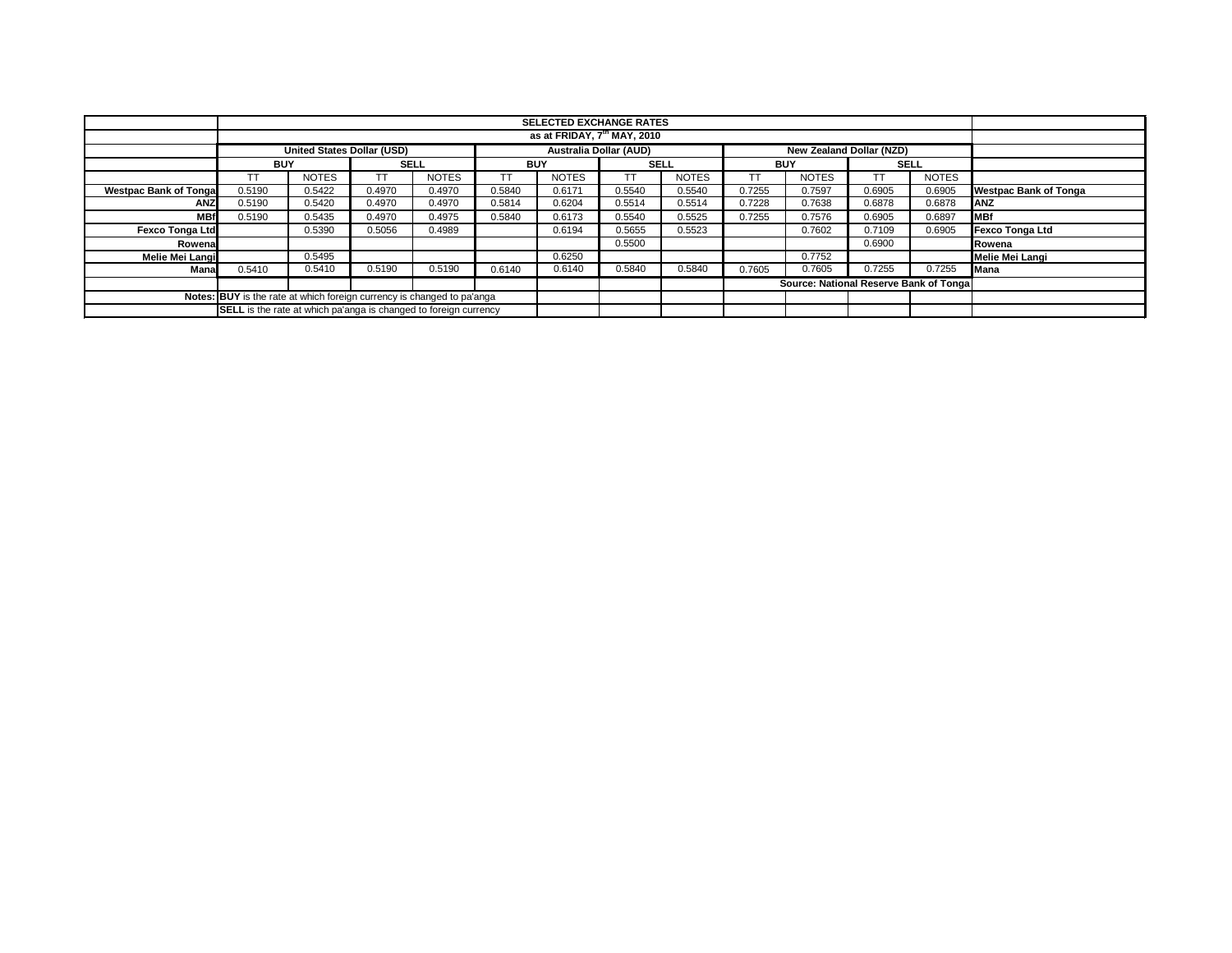|                              | <b>SELECTED EXCHANGE RATES</b>                                                                 |              |        |              |            |              |             |              |            |                                        |             |              |                              |
|------------------------------|------------------------------------------------------------------------------------------------|--------------|--------|--------------|------------|--------------|-------------|--------------|------------|----------------------------------------|-------------|--------------|------------------------------|
|                              |                                                                                                |              |        |              |            |              |             |              |            |                                        |             |              |                              |
|                              | <b>United States Dollar (USD)</b><br><b>Australia Dollar (AUD)</b><br>New Zealand Dollar (NZD) |              |        |              |            |              |             |              |            |                                        |             |              |                              |
|                              | <b>BUY</b>                                                                                     |              |        | <b>SELL</b>  | <b>BUY</b> |              | <b>SELL</b> |              | <b>BUY</b> |                                        | <b>SELL</b> |              |                              |
|                              |                                                                                                | <b>NOTES</b> |        | <b>NOTES</b> | TT         | <b>NOTES</b> | TT          | <b>NOTES</b> |            | <b>NOTES</b>                           |             | <b>NOTES</b> |                              |
| <b>Westpac Bank of Tonga</b> | 0.5188                                                                                         | 0.5420       | 0.4968 | 0.4968       | 0.5776     | 0.6099       | 0.5476      | 0.5476       | 0.7229     | 0.7568                                 | 0.6879      | 0.6879       | <b>Westpac Bank of Tonga</b> |
| ANZ                          | 0.5188                                                                                         | 0.5418       | 0.4968 | 0.4968       | 0.5745     | 0.6135       | 0.5445      | 0.5445       | 0.7191     | 0.7601                                 | 0.6841      | 0.6841       | <b>ANZ</b>                   |
| <b>MBf</b>                   | 0.5188                                                                                         | 0.5405       | 0.4968 | 0.4975       | 0.5776     | 0.6098       | 0.5476      | 0.5464       | 0.7229     | 0.7576                                 | 0.6879      | 0.6897       | <b>MBf</b>                   |
| <b>Fexco Tonga Ltd</b>       |                                                                                                | 0.5388       | 0.5040 | 0.4987       |            | 0.6122       | 0.5586      | 0.5458       |            | 0.7564                                 | 0.7068      | 0.6870       | Fexco Tonga Ltd              |
| Rowena                       |                                                                                                |              |        |              |            |              | 0.5400      |              |            |                                        | 0.6900      |              | Rowena                       |
| Melie Mei Langi              |                                                                                                | 0.5495       |        |              |            | 0.6211       |             |              |            | 0.7692                                 |             |              | <b>Melie Mei Langi</b>       |
| MoneyGram                    | 0.5293                                                                                         |              | 0.4928 |              | 0.5894     |              | 0.5458      |              | 0.7582     |                                        | 0.6842      |              | MoneyGram                    |
|                              |                                                                                                |              |        |              |            |              |             |              |            | Source: National Reserve Bank of Tonga |             |              |                              |
|                              | Notes: BUY is the rate at which foreign currency is changed to pa'ang.                         |              |        |              |            |              |             |              |            |                                        |             |              |                              |
|                              | SELL is the rate at which pa'anga is changed to foreign currency                               |              |        |              |            |              |             |              |            |                                        |             |              |                              |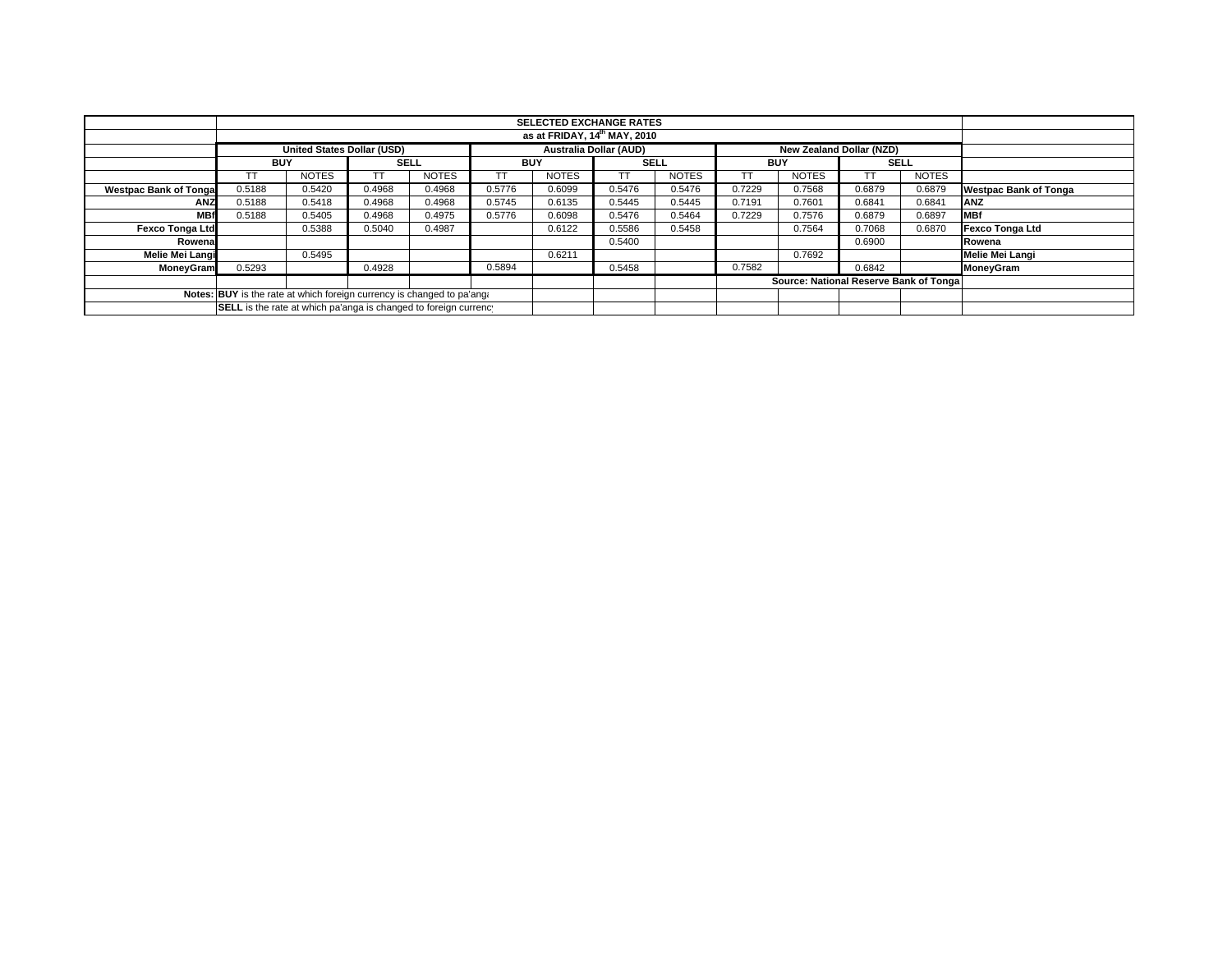|                              | <b>SELECTED EXCHANGE RATES</b>                                                                        |                                          |             |              |            |              |             |              |            |                                         |             |              |                              |
|------------------------------|-------------------------------------------------------------------------------------------------------|------------------------------------------|-------------|--------------|------------|--------------|-------------|--------------|------------|-----------------------------------------|-------------|--------------|------------------------------|
|                              |                                                                                                       | as at FRIDAY, 21 <sup>st</sup> MAY, 2010 |             |              |            |              |             |              |            |                                         |             |              |                              |
|                              |                                                                                                       |                                          |             |              |            |              |             |              |            |                                         |             |              |                              |
|                              | <b>Australia Dollar (AUD)</b><br><b>United States Dollar (USD)</b><br><b>New Zealand Dollar (NZD)</b> |                                          |             |              |            |              |             |              |            |                                         |             |              |                              |
|                              | <b>BUY</b>                                                                                            |                                          | <b>SELL</b> |              | <b>BUY</b> |              | <b>SELL</b> |              | <b>BUY</b> |                                         | <b>SELL</b> |              |                              |
|                              | ТT                                                                                                    | <b>NOTES</b>                             |             | <b>NOTES</b> | TT         | <b>NOTES</b> |             | <b>NOTES</b> |            | <b>NOTES</b>                            | TT          | <b>NOTES</b> |                              |
| <b>Westpac Bank of Tonga</b> | 0.5105                                                                                                | 0.5330                                   | 0.4885      | 0.4885       | 0.6176     | 0.6544       | 0.5876      | 0.5876       | 0.7585     | 0.7960                                  | 0.7235      | 0.7235       | <b>Westpac Bank of Tonga</b> |
| <b>ANZ</b>                   | 0.5103                                                                                                | 0.5333                                   | 0.4883      | 0.4883       | 0.6135     | 0.6525       | 0.5835      | 0.5835       | 0.7533     | 0.7943                                  | 0.7183      | 0.7183       | <b>ANZ</b>                   |
| <b>MBf</b>                   | 0.5105                                                                                                | 0.5319                                   | 0.4885      | 0.4878       | 0.6176     | 0.6536       | 0.5876      | 0.5882       | 0.7585     | 0.7937                                  | 0.7235      | 0.7246       | MBf                          |
| <b>Fexco Tonga Ltd</b>       |                                                                                                       | 0.5300                                   | 0.4964      | 0.4905       |            | 0.6534       | 0.6029      | 0.5849       |            | 0.7921                                  | 0.7450      | 0.7208       | Fexco Tonga Ltd              |
| Rowena                       |                                                                                                       |                                          |             |              |            |              | 0.5800      |              |            |                                         | Rowena      |              |                              |
| Melie Mei Langi              |                                                                                                       | 0.5405                                   |             |              |            | 0.6667       |             |              |            | 0.8130                                  |             |              | Melie Mei Langi              |
| <b>MoneyGram</b>             | 0.5237                                                                                                |                                          | 0.4875      |              | 0.6148     |              | 0.5693      |              | 0.7877     |                                         | 0.7108      |              | <b>MoneyGram</b>             |
|                              |                                                                                                       |                                          |             |              |            |              |             |              |            | Source: National Reserve Bank of Tongal |             |              |                              |
|                              | Notes: BUY is the rate at which foreign currency is changed to pa'anga                                |                                          |             |              |            |              |             |              |            |                                         |             |              |                              |
|                              | <b>SELL</b> is the rate at which pa'anga is changed to foreign currency                               |                                          |             |              |            |              |             |              |            |                                         |             |              |                              |